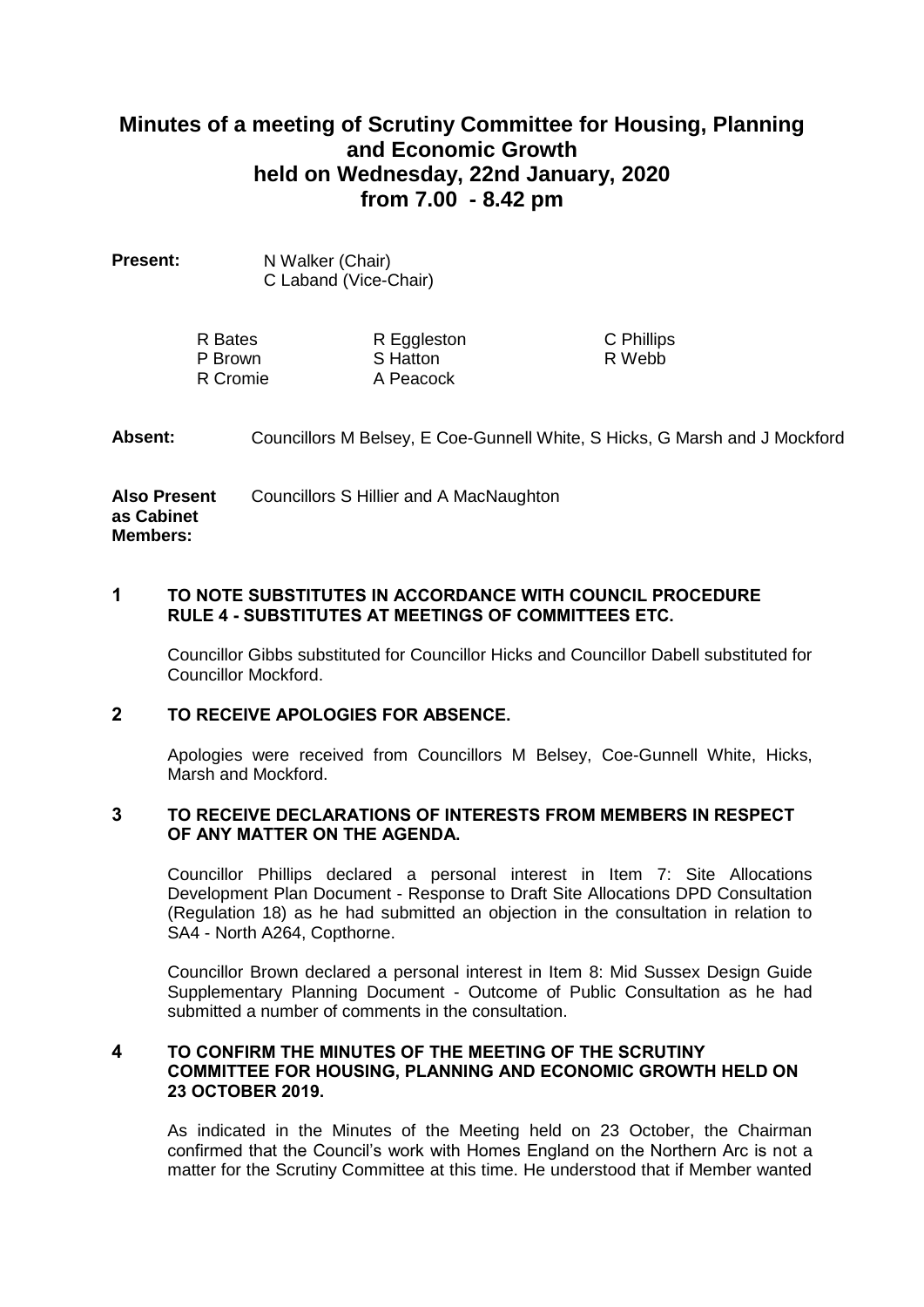to become more familiar with the Council's work with Homes England on the Northern Arc then officers will provide briefings.

Cllr Brown sought clarification on who would be the contact for questions on that matter.

The Chairman confirmed that it would be the Assistant Chief Executive, Judy Holmes.

## **5 TO CONSIDER ANY ITEMS THAT THE CHAIRMAN AGREES TO TAKE AS URGENT BUSINESS.**

None.

## **6 PARKING STRATEGY**

Claire Onslow, Business Unit Leader for Parking Services, introduced the report which provided the Scrutiny Committee with an update on the work of the Parking Strategy Member Working Group. She highlighted that the report provides a summary of the 'Discovery' and 'Challenge' phases of this work. The 'Discovery' phase involved a review of all aspects of the existing service and benchmarking against other services; the 'Challenge' phase built on the findings of the Discovery work to start challenging current policy and operations and to develop a future strategy and action plan.

She noted that next stage is the 'Design' phase which will be discussed later this quarter; and that a draft Parking Strategy report will be presented to the Committee in March 2020.

A Member felt that the report was absent of any information and that they therefore could not approve the recommendation.

Robert Anderton, Divisional Leader for Commercial Services & Contracts, confirmed that when the Parking Strategy Member Working Group was created, it was stated that their work would be reported back to the Scrutiny Committee. He added that the report is just an update which sets out the high-level work the Working Group has been carrying out and that the Committee are only being asked to note the report.

A Member enquired whether the 'design phase' will explore employing more technology into the car parks to make them more interactive and improve the customer experience.

The Business Unit Leader for Parking Services stated that the Draft Parking Strategy report will set out the strategic position, potentially exploring the implementation of further technology and will be a key part of the work to meet the Economic Growth Strategy.

The Chairman then moved to the recommendation to note the contents of the report which was agreed unanimously.

# **RESOLVED**

The Committee noted the contents of the report.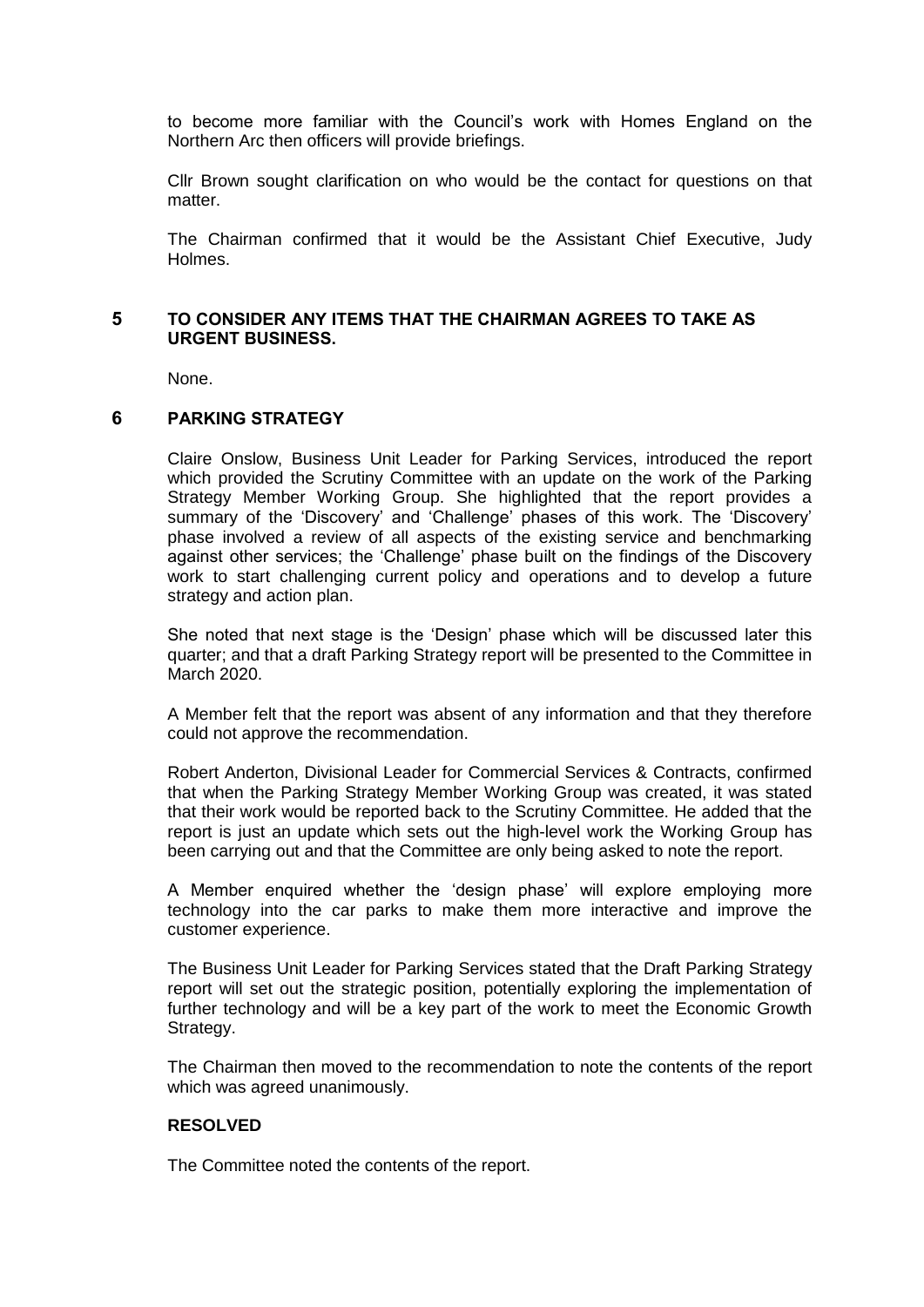# **7 SITE ALLOCATIONS DEVELOPMENT PLAN DOCUMENT - RESPONSE TO DRAFT SITE ALLOCATIONS DPD CONSULTATION (REGULATION 18)**

The Chairman invited the Solicitor, Franca Currall to provide legal context and advice for Members whom sit on the Committee and have made representations on the Site Allocations Development Plan document.

Franca Currall, Solicitor, highlighted that Members are welcome to make representations. She noted that the Committee is not a decision-making committee however she reminded Members to be aware of their roles when participating in the discussion as it can preclude them from taking part in the meeting and potentially cause them to be pre-determined. She asked that, in the spirit of openness and transparency, Members indicate where they have made representations before they make comments.

Andrew Marsh, Business Unit Leader for Planning Policy, introduced the report which provided a summary of the representations received during the Site Allocations DPD public consultation and set out the next steps in the preparation of the Site Allocations DPD. He noted that there were just over 1,300 respondents to the consultation. Objections were predominantly from residents to the proposed sites however there were no objections to the site selection methodology and indeed no objections from neighboring authorities. He stated that the next stage is Regulation 19 which will be presented at the Committee on 11 March 2020 and then, subject to Council approval, will go through a minimum six-week consultation before being submitted to the Secretary of State for examination by an independent Planning Inspector.

A Member noted that site promoters have submitted 28 'new' sites that were not in the Strategic Housing and Economic Land Availability Assessment (SHELAA). He enquired whether all 28 sites are for housing developments.

The Business Unit Leader for Planning Policy confirmed that 9 are employments sites and remainder are housing sites.

The Member felt that it would useful to have a quantum of the number of houses in the sites in the report.

Judy Holmes, Assistant Chief Executive, explained that the purpose of the report is to present the responses from the consultation and the subsequent steps to be carried out. The next report will detail how the Council will address the sites that have been put forward and outline further work undertaken in response to the representations.

A Member questioned what additional transport assessments will be carried out as part of the Site Allocations work.

The Business Unit Leader for Planning Policy noted that the Regulation 18 Document contained a strategic transport assessment which assessed the impacts from the sites in the draft DPD. As noted in the Scrutiny report, the next steps section identifies an update to the strategic transport assessment to address comments made during the consultation.

A Member noted that the consultation exercise has identified additional sites and enquired whether the site selection methodology used to assess these sites will be different to the methodology previously used. He feared that the identified sites would not get the same level of scrutiny.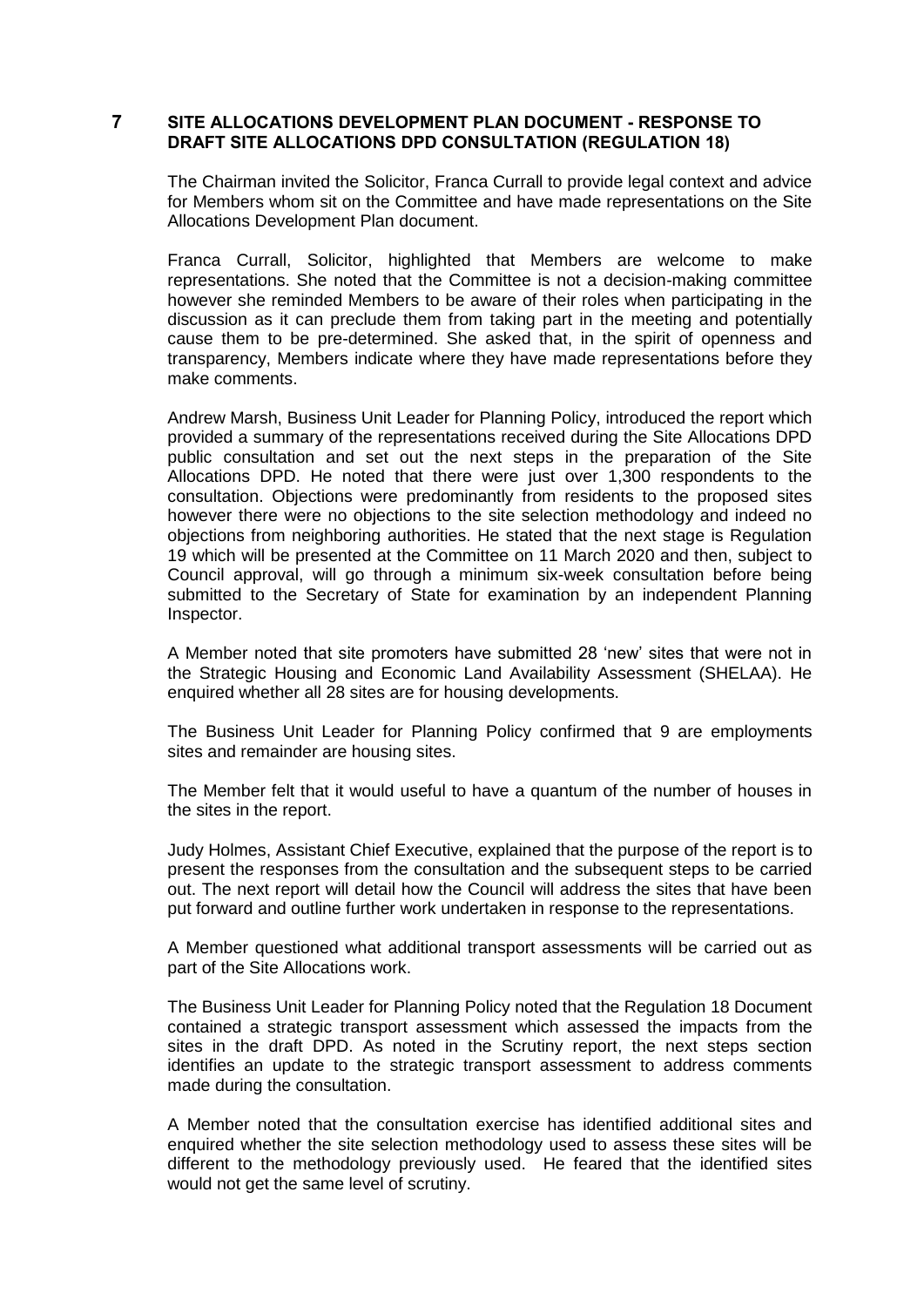Sally Blomfield, the Divisional Leader for Planning and Economy confirmed that the Council will be applying the same site selection methodology which was considered previously by the Scrutiny Committee. She added that the process will be transparent and open to scrutiny by the Committee at the Regulation 19 stage.

In relation to SA12 – 96 Folders Lane, Burgess Hill & SA13 – South of Folders Lane, Burgess Hill, a Member enquired whether a site-specific Transport Assessment will consider the 500 dwellings proposed at Clayton Mills, Hassocks as all the traffic will exit onto Ockley Lane.

The Business Unit Leader for Planning Policy explained that the transport assessment accounts for all current commitments (allocated sites and those with planning permission) therefore would include the site at Clayton Mills, Hassocks. The Actions to Address Objections listed in Appendix 1 for each site identifies additional work that will need to be done by site promoters; this includes site-specific Transport Assessments.

A Member highlighted that he had publicly spoken against the sites SA12 & SA13 due to the concerns of the impact of increased traffic and the erosion of the strategic gap. He noted that the District Council and the Town have a considerable difference of opinion and questioned whether independent advice should be sought.

The Divisional Leader for Planning and Economy explained that whilst the transport work is commissioned by the Council, the work is carried out by specialist Transport consultants, SYSTRA, in close co-operation with the Highways Authority; West Sussex County Council. She added that Highways England had been consulted and did not raise an objection during the consultation. It was also noted that the work will ultimately be reviewed by an Inspector who is employed by the Planning Inspectorate.

A Member noted that SA20 – Imberhorne Lane, East Grinstead is the largest development contained in the report and has been ear-marked for housing for a long time. He expressed an interest in the transport assessment for the site and enquired whether it will be presented at the next stage.

The Divisional Leader for Planning and Economy confirmed that the strategic transport assessment is already available on the Council's website and that the report would be updated ahead of the next stage.

A Member stated that he hoped the further report on SA21 – Rogers Farm, Fox Hill, Haywards Heath will consider the recent traffic collisions that have occurred in the area and an air pollution study. The Vice-Chairman confirmed that those issues were also raised at the recent meeting of Haywards Heath Town Council.

A Member noted that the penultimate paragraph for SA28 – Land South of The Old Police House, Birchgrove Road, Horsted Keynes refers to an assessment that is required to determine whether the development is major development. He sought clarification on the criteria that would cause a development to be considered major.

The Business Unit Leader for Planning Policy confirmed that there is no specific threshold for what is considered a major development and that it was based on a number of factors. Officers are carrying out this assessment ahead of Regulation 19 stage as indicated in the Next Steps section of the Scrutiny Report.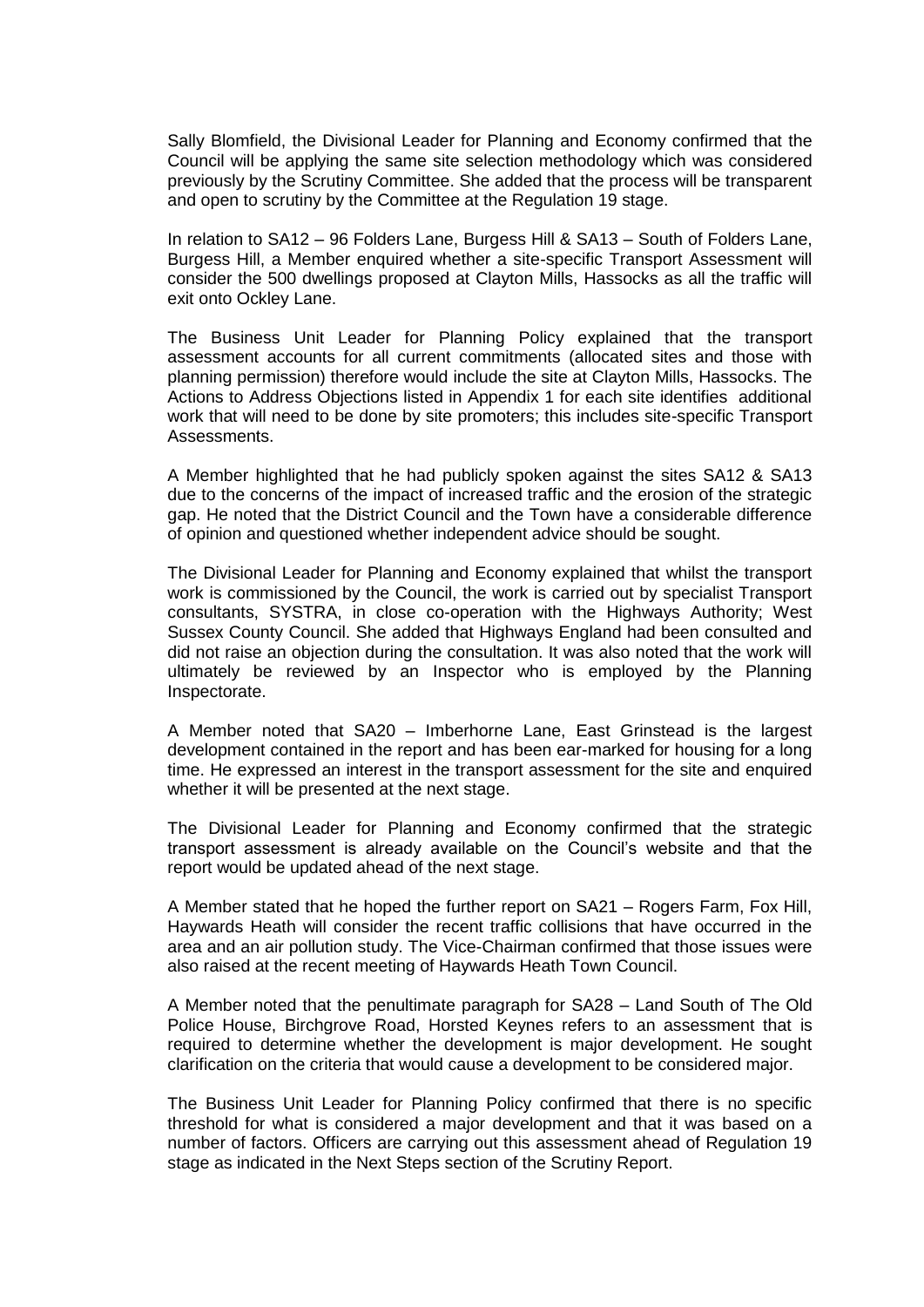A Member noted fears from residents that their front gardens may be taken under the use of Compulsory Purchase in order to facilitate the Multifunctional Network (SA37). He sought assurances that the Council will not use this power to facilitate the network.

The Divisional Leader for Planning and Economy stated that the Council will not use that power and highlighted that the wording of the policy will be amended to give reassurances to residents.

A Member iterated the need for a cycle route from Bolnore Village, Haywards Heath to the proposed Northern Arc development.

A Member stated that the vision of a cycle highway may have concerned a number of residents on Theobalds Road and stressed the need for a balance between cycle users and equestrian users.

The Divisional Leader for Planning and Economy replied that the policy seeks to implement an aspiration of the Town Council and also sets out a number of options for safeguarding. She added that the safety element for all types of users will be considered and then reported through the Burgess Hill Growth Programme governance arrangements.

A Member believed that the narrow width of the cycle way would eventually need to be widened in future to accommodate the increase of users on the path, but the Council in the policy commits to not using Compulsory Purchase powers. He enquired whether the Burgess Hill Place and Connectivity report will address those concerns.

The Assistant Chief Executive confirmed that the Council has commissioned specialist consultants to advise on the route and that the Council will bring forward the initiative within the existing infrastructure. She added that the Burgess Hill Place and Connectivity project will indeed address the concerns.

Councillor Andrew MacNaughton, Cabinet Member for Housing and Planning, reminded the Committee that the Council was instructed to carry out this work by the Inspector to ensure the five-year land supply. He noted that the Council will soon need to review the District Plan and subsequently all sites again. He believed that the document had come a long way however there was still work to be done ahead of examination and adoption.

The Chairman then moved to the recommendation to consider the comments received during the public consultation on the Draft Site Allocations DPD and supporting documentation and to note the additional work required and the next steps ahead of the Regulation 19 stage which was agreed unanimously.

#### **RESOLVED**

The Scrutiny Committee for Housing, Planning and Economic Growth:

- (i) Considered the comments received during the public consultation on the Draft Site Allocations DPD and supporting documentation; and
- (ii) Noted the additional work required and the next steps ahead of the Regulation 19 stage.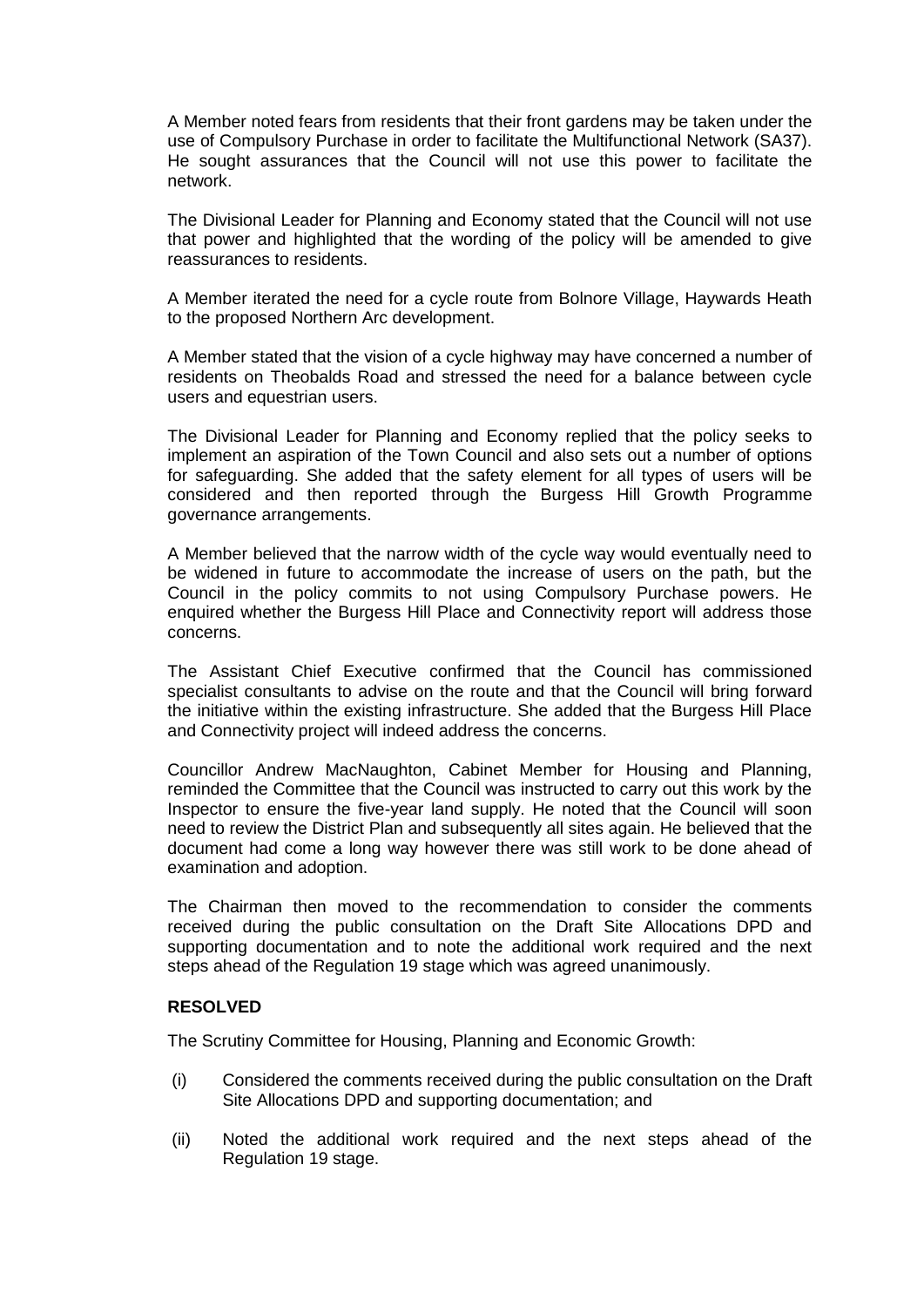## **8 MID SUSSEX DESIGN GUIDE SUPPLEMENTARY PLANNING DOCUMENT - OUTCOME OF PUBLIC CONSULTATION.**

Alma Howell, Senior Planning Officer, introduced the report which informed Members of the outcome to the public consultation on the draft Mid Sussex Design Guide Supplementary Planning Document (SPD) which took place from 9th October until 20th November 2019. She noted that most of the comments from the statutory bodies and local councils are complimentary of the Guide. The main issues that were raised in the consultation were; Detailed Design Issues, Sustainability and the Structure and Format of the document.

A Member referenced Paragraph 26, Point 3 on P.81 and enquired whether that statement means the Council cannot do anything to implement new carbon reduction standards through planning policies.

Sally Blomfield, Divisional Leader for Planning and Economy, stated that the Council cannot impose new standards, which might affect costs for developers through Supplementary Planning Documents.

A Member highlighted that on P.87 it makes reference to Village Design statements and sought clarification on what they are.

The Senior Planning Officer confirmed that the documents have been in place for a number of years and before Neighbourhood Plans were introduced. They set out design details and materials that are locally distinctive for a village. Some of the Neighbourhood Plans refer to these in their Design Policy.

Councillor Andrew MacNaughton, Cabinet Member for Housing and Planning, added that Lindfield, Turners Hill and Hassocks have prepared a Village Design Statement.

The Vice-Chairman noted that on P.89 in the Appendix summarising comments, it states that the guide lacks any reference to ground source heat pumps and sought guidance as to why.

The Cabinet Member for Housing and Planning made the observation that in many cases, dwellings do not have enough space for a ground source pump. The Design Guide does however refer to both ground or air source heat pumps for heating.

The Chairman then moved to the recommendation; to note the responses to the public consultation on the draft Mid Sussex Design Guide SPD, as set out in Appendix 1 to report; consider and agree the Officer recommended actions to address the issues that have been raised and note the next steps as set out in paragraph 31; which was agreed unanimously.

## **RESOLVED**

The Scrutiny Committee for Housing, Planning and Economic Growth:

- (i) Noted the responses to the public consultation on the draft Mid Sussex Design Guide SPD, as set out in Appendix 1 to this report;
- (ii) Considered and agreed the Officer recommended actions to address the issues that have been raised; and
- (i) Noted the next steps as set out in paragraph 31.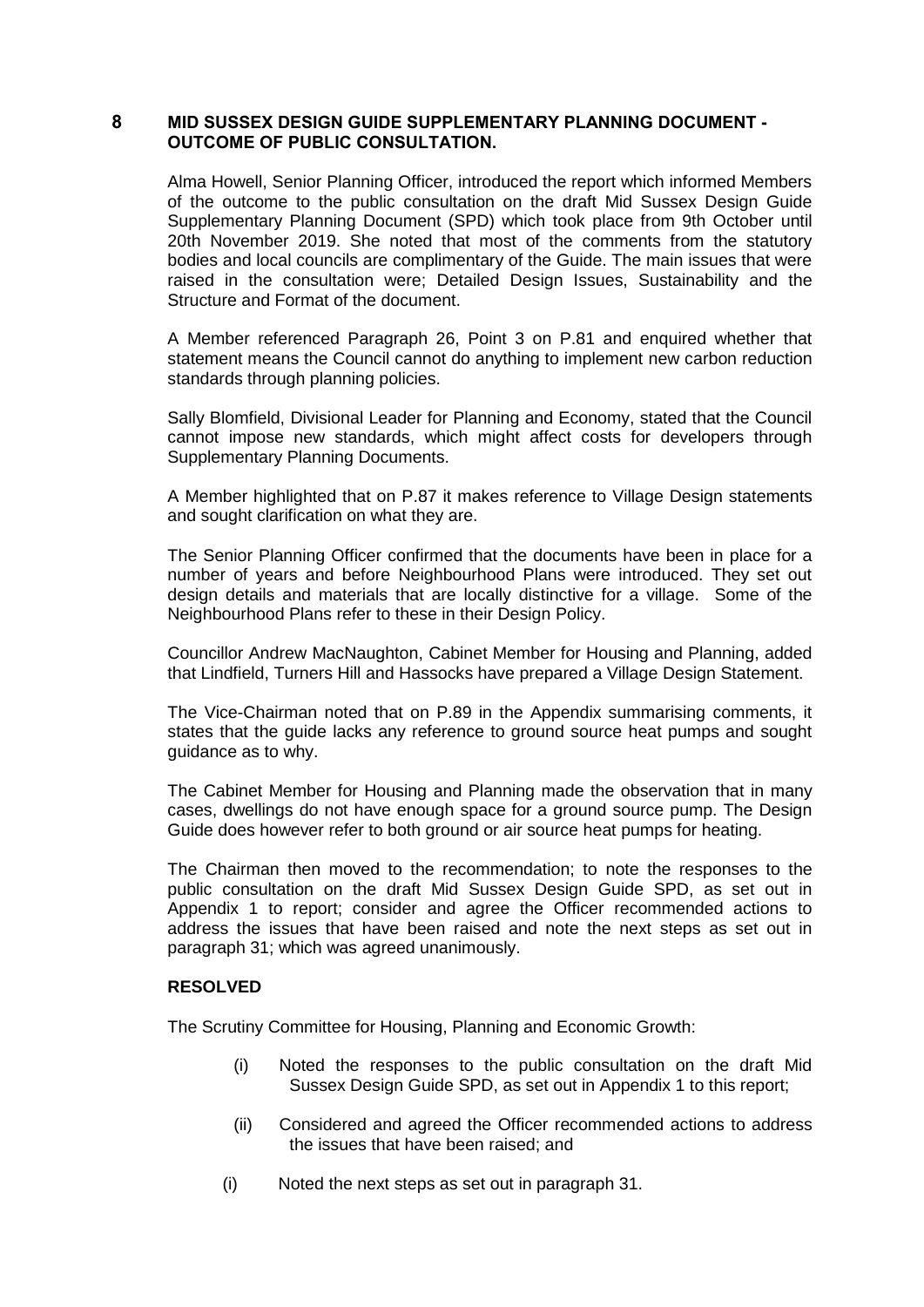## **9 HOMELESSNESS STRATEGY 2016 - 2021**

Emma Shuttleworth, Business Unit Leader for Housing Services, introduced the report which sought the Scrutiny Committee the Committee's approval to recommend the Homelessness and Rough Sleeping Strategy 2020-2025 to Council for adoption. She noted that the recent Homeless Reduction Act requires a review of the current strategy.

A Member enquired whether the baseline figures and indicators can be advised, and whether it would be appropriate for the information to be reported quarterly rather than annually.

Judy Holmes, Assistant Chief Executive, stated that the baseline figures and indicators are already reported to the Scrutiny Committee for Leader, Finance and Performance. She added that Members can request reports at any time through the Work Programme. She directed the Member's attention to the volumes of data in Homelessness Review 2019 document which is hyperlinked in the report.

Councillor Andrew MacNaughton, Cabinet Member for Housing and Planning, noted that performance information is reported to the Cabinet meeting and through the weekly Member Information Service.

## **Post meeting note: It is not included on MIS**

A Member noted that on P.99, rough sleepers are assisted through the Turning Tides outreach service and enquired whether the service is commissioned and funded by the District Council.

The Business Unit Leader for Housing Services confirmed that the funding is provided by Central Government and is commissioned by both the County and District Councils to reduce rough sleeping.

The Member then asked whether the service is totally reliant on the funds provided by the Government.

The Business Unit Leader for Housing Services highlighted that it is however, the Government have committed to make the funding available and continue to fund. She explained that if funding were to be withdrawn then the Council would work with partners to explore options. She noted that Turning Tides is a charity and does have a fundraising arm.

The Cabinet Member for Housing and Planning stated that Housing Officers do go out in the District to look for rough sleepers and recently found two who have been taken off the street. He added that the District was very lucky to have very few rough sleepers however he felt that it was tragic to even see a few on the streets.

The Chairman then moved to the recommendation to recommend to Council that the Homelessness and Rough Sleeping Strategy 2020-25 be adopted which was agreed unanimously.

# **RESOLVED**

The Scrutiny Committee for Housing, Planning and Economic Growth: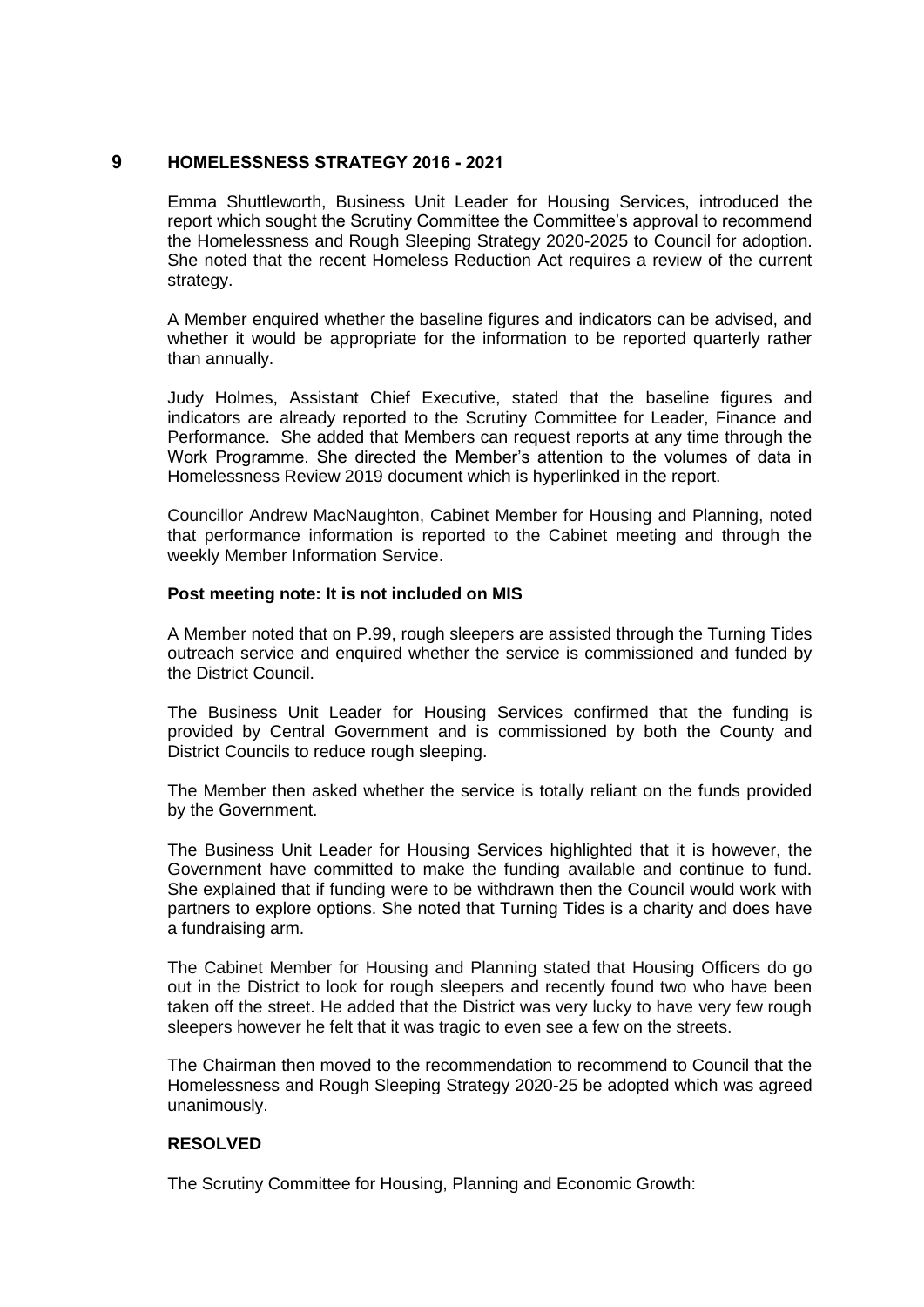- (i) Commented on the Homelessness and Rough Sleeping Strategy 2020-2025
- (ii) Recommended to Council that the Homelessness and Rough Sleeping Strategy 2020-25 be adopted

## **10 SCRUTINY COMMITTEE FOR HOUSING, PLANNING AND ECONOMIC GROWTH - WORK PROGRAMME 2019/20.**

Tom Clark, Head of Regulatory Services, introduced the Committee's Work Programme for the forthcoming meetings on 11 March 2020 and 25 March 2020.

The Chairman noted that no Member wished to comment on the Work Programme and so moved to the recommendation to note the Committee's Work Programme which was agreed unanimously.

## **RESOLVED**

The Committee noted the Committee's Work Programme as set out at paragraph 5 of the tabled report.

## **11 QUESTIONS PURSUANT TO COUNCIL PROCEDURE RULE 10, DUE NOTICE OF WHICH HAS BEEN GIVEN.**

Councillor Janice Henwood posed a number of questions to the Officers in relation Item 7: Site Allocations Development Plan Document - Response to Draft Site Allocations DPD Consultation (Regulation 18). Firstly, she noted that Systra Strategic Transport Assessment has identified no site-specific issues and enquired who Systra is.

Judy Holmes, Assistant Chief Executive, replied that Systra are transport consultants commissioned by Mid Sussex District Council (MSDC) and West Sussex County Council (WSCC) to produce the Mid Sussex Transport Study (MSTS) and test the impact of proposed development in the draft Site Allocations DPD on the strategic and local transport network.

Councillor Henwood questioned how assured the community can be if site-specific Transport Assessments are being carried out by the site promotors.

The Assistant Chief Executive explained that where the community has raised specific local transport issues, it is common practice for Councils to ask site promoters to engage in pre-application discussions with West Sussex County Council (WSCC) as the Highways Authority.

Councillor Henwood then sought clarification on when the Strategic Transport Assessment will be available for Burgess Hill Town Council and Residents, with reference to its assessment of the present impact of housing, the future impact of additional housing and the mitigations proposed to cope with traffic flows.

The Assistant Chief Executive noted that it is available on the Council's website (Site Allocations DPD – Evidence Library - [https://www.midsussex.gov.uk/planning](https://eur02.safelinks.protection.outlook.com/?url=https%3A%2F%2Fwww.midsussex.gov.uk%2Fplanning-building%2Fdevelopment-plan-documents%2Fsite-allocations-dpd-evidence-library%2F&data=02%7C01%7CJudy.Holmes%40midsussex.gov.uk%7C63357c0ee50c4fbecb5408d79f242580%7C248de4f9d13548cca4c8babd7e9e8703%7C0%7C0%7C637152849920420839&sdata=E8nXoq8avejm8azt9c15bU4Vh%2B3nGtiM6QKruie96kg%3D&reserved=0)[building/development-plan-documents/site-allocations-dpd-evidence-library/\)](https://eur02.safelinks.protection.outlook.com/?url=https%3A%2F%2Fwww.midsussex.gov.uk%2Fplanning-building%2Fdevelopment-plan-documents%2Fsite-allocations-dpd-evidence-library%2F&data=02%7C01%7CJudy.Holmes%40midsussex.gov.uk%7C63357c0ee50c4fbecb5408d79f242580%7C248de4f9d13548cca4c8babd7e9e8703%7C0%7C0%7C637152849920420839&sdata=E8nXoq8avejm8azt9c15bU4Vh%2B3nGtiM6QKruie96kg%3D&reserved=0).